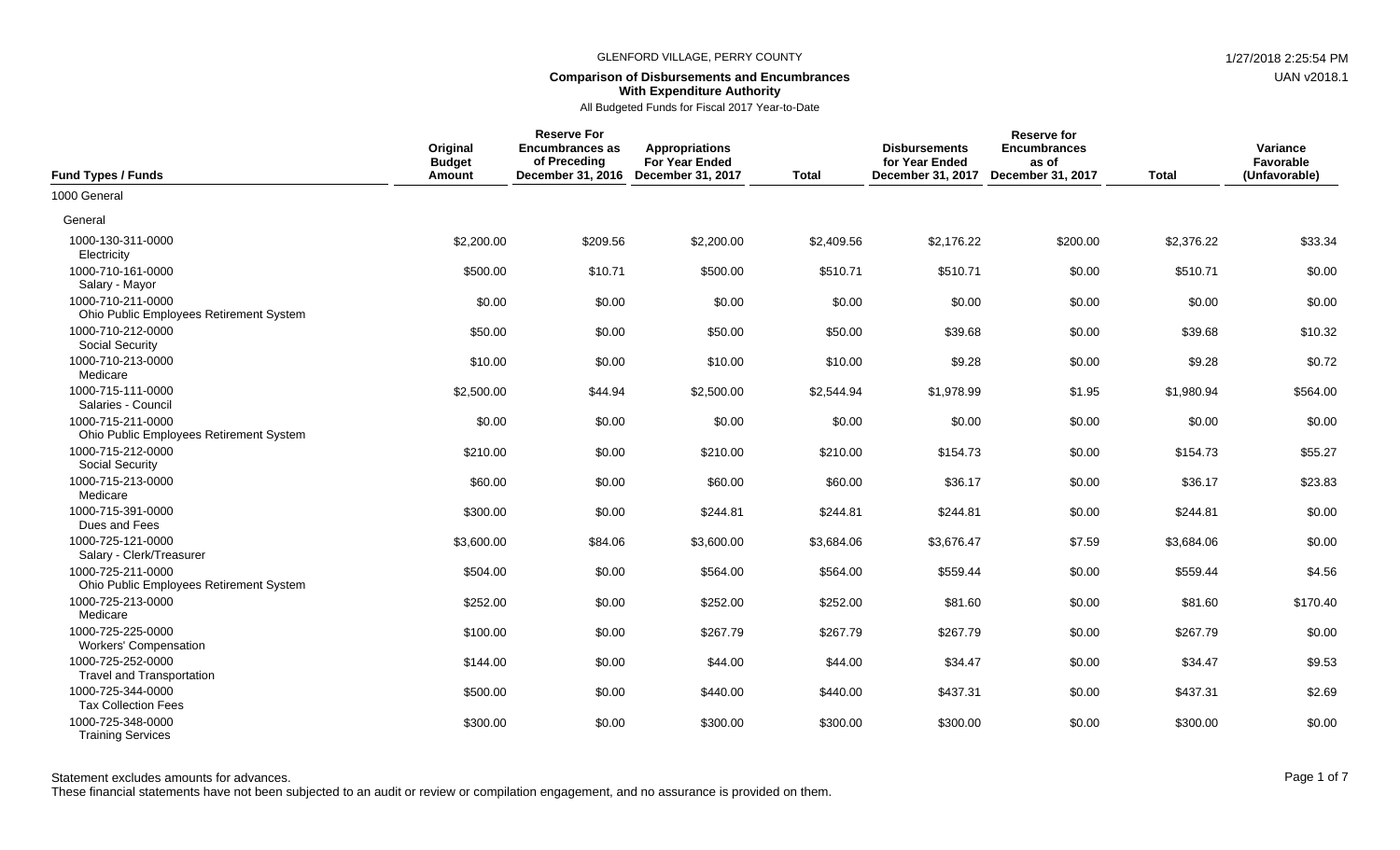# **Comparison of Disbursements and Encumbrances With Expenditure Authority**

All Budgeted Funds for Fiscal 2017 Year-to-Date

| <b>Fund Types / Funds</b>                                   |                            | Original<br><b>Budget</b><br>Amount | <b>Reserve For</b><br><b>Encumbrances as</b><br>of Preceding | <b>Appropriations</b><br><b>For Year Ended</b><br>December 31, 2016 December 31, 2017 | <b>Total</b> | <b>Disbursements</b><br>for Year Ended<br>December 31, 2017 | <b>Reserve for</b><br><b>Encumbrances</b><br>as of<br><b>December 31, 2017</b> | <b>Total</b> | Variance<br>Favorable<br>(Unfavorable) |
|-------------------------------------------------------------|----------------------------|-------------------------------------|--------------------------------------------------------------|---------------------------------------------------------------------------------------|--------------|-------------------------------------------------------------|--------------------------------------------------------------------------------|--------------|----------------------------------------|
| 1000-725-351-0000                                           |                            | \$600.00                            | \$0.00                                                       | \$600.00                                                                              | \$600.00     | \$600.00                                                    | \$0.00                                                                         | \$600.00     | \$0.00                                 |
| Insurance and Bonding<br>1000-725-391-0000<br>Dues and Fees |                            | \$300.00                            | \$0.00                                                       | \$512.40                                                                              | \$512.40     | \$464.23                                                    | \$0.00                                                                         | \$464.23     | \$48.17                                |
| 1000-730-313-0000<br><b>Natural Gas</b>                     |                            | \$1,350.00                          | \$269.00                                                     | \$1,600.00                                                                            | \$1,869.00   | \$1,555.71                                                  | \$300.00                                                                       | \$1,855.71   | \$13.29                                |
| 1000-745-341-0000<br>Accounting and Legal Fees              |                            | \$1,068.00                          | \$0.00                                                       | \$843.00                                                                              | \$843.00     | \$541.79                                                    | \$0.00                                                                         | \$541.79     | \$301.21                               |
| 1000-745-342-0000<br><b>Auditing Services</b>               |                            | \$2,700.00                          | \$0.00                                                       | \$2,450.00                                                                            | \$2,450.00   | \$593.80                                                    | \$0.00                                                                         | \$593.80     | \$1,856.20                             |
| 1000-745-343-0000<br>Uniform Accounting Network Fees        |                            | \$2,972.00                          | \$0.00                                                       | \$2,972.00                                                                            | \$2,972.00   | \$989.10                                                    | \$0.00                                                                         | \$989.10     | \$1,982.90                             |
| 1000-750-300-0000<br><b>Contractual Services</b>            |                            | \$1,500.00                          | \$283.50                                                     | \$1,500.00                                                                            | \$1,783.50   | \$997.50                                                    | \$0.00                                                                         | \$997.50     | \$786.00                               |
| 1000-790-300-0000<br><b>Contractual Services</b>            |                            | \$500.00                            | \$0.00                                                       | \$500.00                                                                              | \$500.00     | \$339.00                                                    | \$0.00                                                                         | \$339.00     | \$161.00                               |
| 1000-790-400-0000<br>Supplies and Materials                 |                            | \$600.00                            | \$221.47                                                     | \$600.00                                                                              | \$821.47     | \$518.05                                                    | \$0.00                                                                         | \$518.05     | \$303.42                               |
| 1000-930-930-0000<br>Contingencies                          |                            | \$0.00                              | \$0.00                                                       | \$0.00                                                                                | \$0.00       | \$0.00                                                      | \$0.00                                                                         | \$0.00       | \$0.00                                 |
|                                                             | <b>General Fund Total:</b> | \$22,820.00                         | \$1,123.24                                                   | \$22,820.00                                                                           | \$23,943.24  | \$17,106.85                                                 | \$509.54                                                                       | \$17,616.39  | \$6,326.85                             |
|                                                             | General Funds Total:       | \$22,820.00                         | \$1,123.24                                                   | \$22,820.00                                                                           | \$23,943.24  | \$17,106.85                                                 | \$509.54                                                                       | \$17,616.39  | \$6,326.85                             |
| 2000 Special Revenue                                        |                            |                                     |                                                              |                                                                                       |              |                                                             |                                                                                |              |                                        |
| Street Construction, Maint. and Repair                      |                            |                                     |                                                              |                                                                                       |              |                                                             |                                                                                |              |                                        |
| 2011-620-300-0000<br><b>Contractual Services</b>            |                            | \$2,450.00                          | \$0.00                                                       | \$1,950.00                                                                            | \$1,950.00   | \$800.00                                                    | \$0.00                                                                         | \$800.00     | \$1,150.00                             |
| 2011-620-344-0000<br><b>Tax Collection Fees</b>             |                            | \$50.00                             | \$0.00                                                       | \$110.00                                                                              | \$110.00     | \$76.49                                                     | \$0.00                                                                         | \$76.49      | \$33.51                                |
| 2011-620-400-0000<br><b>Supplies and Materials</b>          |                            | \$500.00                            | \$45.00                                                      | \$1,140.00                                                                            | \$1,185.00   | \$1,087.23                                                  | \$55.85                                                                        | \$1,143.08   | \$41.92                                |
| 2011-620-430-0000<br>Repairs and Maintenance                |                            | \$500.00                            | \$0.00                                                       | \$300.00                                                                              | \$300.00     | \$225.00                                                    | \$0.00                                                                         | \$225.00     | \$75.00                                |
| 2011-620-500-0000<br><b>Capital Outlay</b>                  |                            | \$0.00                              | \$0.00                                                       | \$0.00                                                                                | \$0.00       | \$0.00                                                      | \$0.00                                                                         | \$0.00       | \$0.00                                 |

Statement excludes amounts for advances. The experience of 7 and 2 of 7 and 2 of 7 and 2 of 7

These financial statements have not been subjected to an audit or review or compilation engagement, and no assurance is provided on them.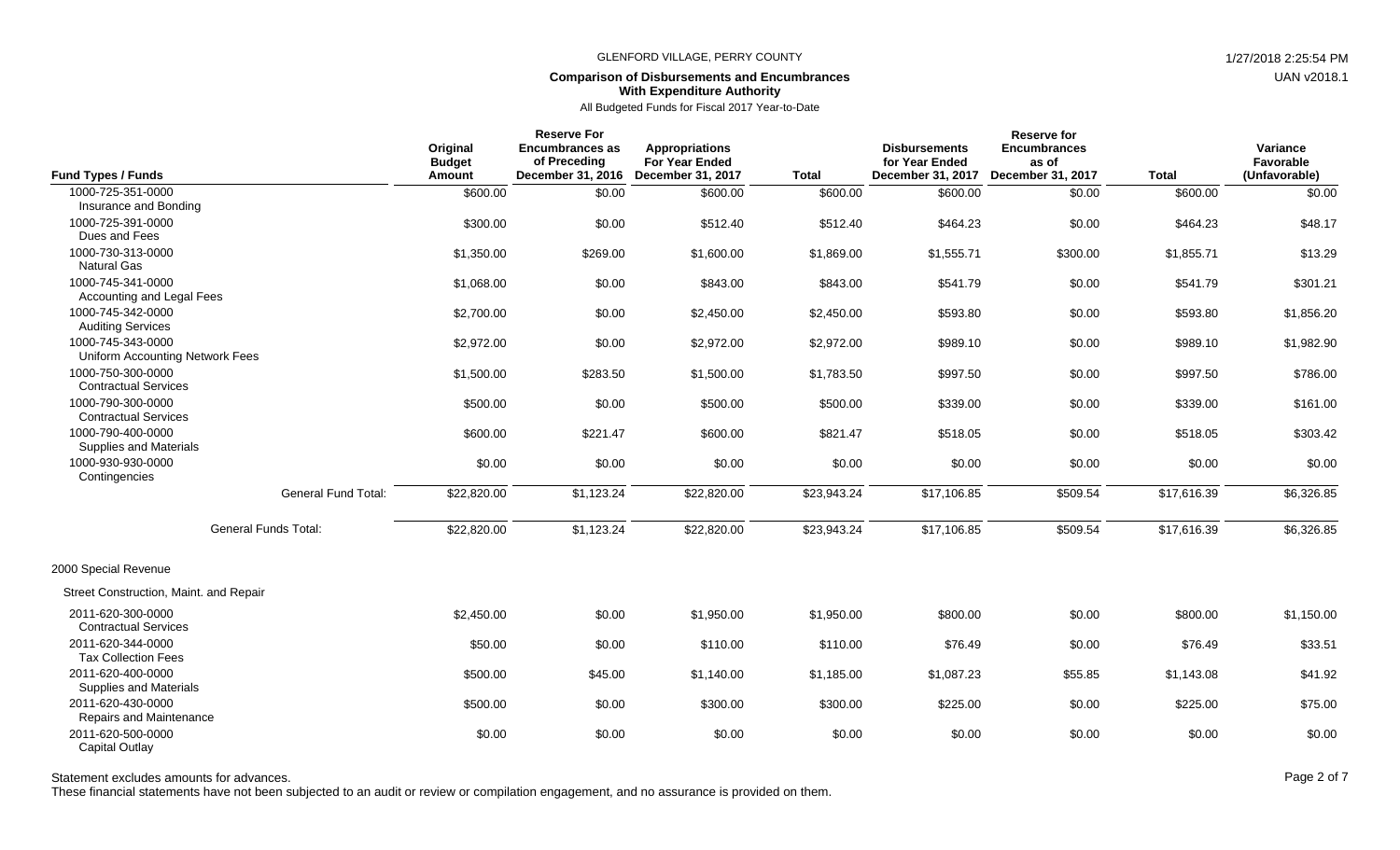### **Comparison of Disbursements and Encumbrances With Expenditure Authority**

All Budgeted Funds for Fiscal 2017 Year-to-Date

| <b>Fund Types / Funds</b>                                                  | Original<br><b>Budget</b><br>Amount | <b>Reserve For</b><br><b>Encumbrances as</b><br>of Preceding<br>December 31, 2016 | <b>Appropriations</b><br><b>For Year Ended</b><br>December 31, 2017 | <b>Total</b> | <b>Disbursements</b><br>for Year Ended<br>December 31, 2017 | <b>Reserve for</b><br><b>Encumbrances</b><br>as of<br>December 31, 2017 | <b>Total</b> | Variance<br>Favorable<br>(Unfavorable) |
|----------------------------------------------------------------------------|-------------------------------------|-----------------------------------------------------------------------------------|---------------------------------------------------------------------|--------------|-------------------------------------------------------------|-------------------------------------------------------------------------|--------------|----------------------------------------|
| 2011-630-400-0000                                                          | \$400.00                            | \$0.00                                                                            | \$400.00                                                            | \$400.00     | \$344.80                                                    | \$0.00                                                                  | \$344.80     | \$55.20                                |
| Supplies and Materials<br>2011-730-300-0000<br><b>Contractual Services</b> | \$2,000.00                          | \$0.00                                                                            | \$1,760.00                                                          | \$1,760.00   | \$1.760.00                                                  | \$0.00                                                                  | \$1,760.00   | \$0.00                                 |
| 2011-730-311-0000<br>Electricity                                           | \$1,000.00                          | \$174.72                                                                          | \$1,308.55                                                          | \$1,483.27   | \$1,290.28                                                  | \$170.73                                                                | \$1,461.01   | \$22.26                                |
| 2011-730-352-0000<br><b>Property Insurance Premiums</b>                    | \$600.00                            | \$0.00                                                                            | \$600.00                                                            | \$600.00     | \$600.00                                                    | \$0.00                                                                  | \$600.00     | \$0.00                                 |
| 2011-730-420-0000<br><b>Operating Supplies and Materials</b>               | \$1,000.00                          | \$18.59                                                                           | \$1,000.00                                                          | \$1,018.59   | \$996.93                                                    | \$0.00                                                                  | \$996.93     | \$21.66                                |
| 2011-730-431-0000<br>Repairs and Maintenance of Buildings and Land         | \$400.00                            | \$0.00                                                                            | \$411.45                                                            | \$411.45     | \$411.45                                                    | \$0.00                                                                  | \$411.45     | \$0.00                                 |
| 2011-745-342-0000<br><b>Auditing Services</b>                              | \$600.00                            | \$0.00                                                                            | \$520.00                                                            | \$520.00     | \$520.00                                                    | \$0.00                                                                  | \$520.00     | \$0.00                                 |
| Street Construction, Maint. and Repair Fund Total:                         | \$9,500.00                          | \$238.31                                                                          | \$9,500.00                                                          | \$9,738.31   | \$8,112.18                                                  | \$226.58                                                                | \$8,338.76   | \$1,399.55                             |
| State Highway                                                              |                                     |                                                                                   |                                                                     |              |                                                             |                                                                         |              |                                        |
| 2021-620-300-0000<br><b>Contractual Services</b>                           | \$200.00                            | \$0.00                                                                            | \$200.00                                                            | \$200.00     | \$0.00                                                      | \$0.00                                                                  | \$0.00       | \$200.00                               |
| 2021-620-400-0000<br>Supplies and Materials                                | \$90.00                             | \$0.00                                                                            | \$80.00                                                             | \$80.00      | \$0.00                                                      | \$0.00                                                                  | \$0.00       | \$80.00                                |
| 2021-650-311-0000<br>Electricity                                           | \$280.00                            | \$23.65                                                                           | \$290.00                                                            | \$313.65     | \$287.48                                                    | \$24.13                                                                 | \$311.61     | \$2.04                                 |
| 2021-670-300-0000<br><b>Contractual Services</b>                           | \$0.00                              | \$0.00                                                                            | \$0.00                                                              | \$0.00       | \$0.00                                                      | \$0.00                                                                  | \$0.00       | \$0.00                                 |
| 2021-670-430-0000<br>Repairs and Maintenance                               | \$0.00                              | \$0.00                                                                            | \$0.00                                                              | \$0.00       | \$0.00                                                      | \$0.00                                                                  | \$0.00       | \$0.00                                 |
| State Highway Fund Total:                                                  | \$570.00                            | \$23.65                                                                           | \$570.00                                                            | \$593.65     | \$287.48                                                    | \$24.13                                                                 | \$311.61     | \$282.04                               |
| Parks and Recreation                                                       |                                     |                                                                                   |                                                                     |              |                                                             |                                                                         |              |                                        |
| 2041-730-300-0000<br><b>Contractual Services</b>                           | \$740.00                            | \$0.00                                                                            | \$740.00                                                            | \$740.00     | \$740.00                                                    | \$0.00                                                                  | \$740.00     | \$0.00                                 |
| 2041-730-311-0000<br>Electricity                                           | \$560.00                            | \$26.46                                                                           | \$560.00                                                            | \$586.46     | \$392.36                                                    | \$29.18                                                                 | \$421.54     | \$164.92                               |
| 2041-730-400-0000<br>Supplies and Materials                                | \$500.00                            | \$27.00                                                                           | \$500.00                                                            | \$527.00     | \$489.34                                                    | \$0.00                                                                  | \$489.34     | \$37.66                                |

Statement excludes amounts for advances. The state of 7 and 200 and 200 and 200 and 200 and 200 and 200 and 200 and 200 and 200 and 200 and 200 and 200 and 200 and 200 and 200 and 200 and 200 and 200 and 200 and 200 and 20

These financial statements have not been subjected to an audit or review or compilation engagement, and no assurance is provided on them.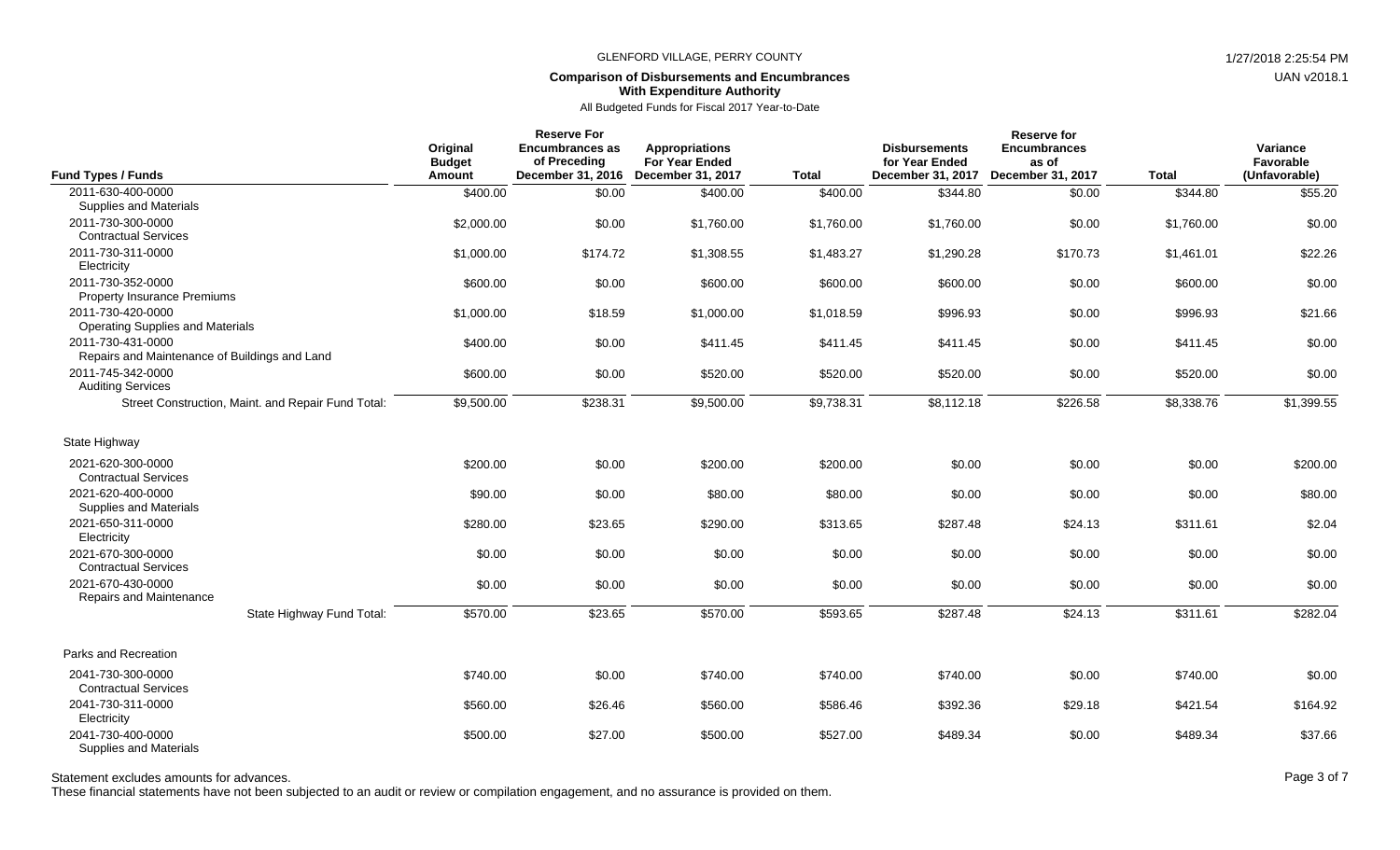### **Comparison of Disbursements and Encumbrances With Expenditure Authority**

All Budgeted Funds for Fiscal 2017 Year-to-Date

| <b>Fund Types / Funds</b>                                     | Original<br><b>Budget</b><br><b>Amount</b> | <b>Reserve For</b><br><b>Encumbrances as</b><br>of Preceding<br>December 31, 2016 | <b>Appropriations</b><br><b>For Year Ended</b><br><b>December 31, 2017</b> | <b>Total</b> | <b>Disbursements</b><br>for Year Ended<br>December 31, 2017 | Reserve for<br><b>Encumbrances</b><br>as of<br>December 31, 2017 | <b>Total</b> | Variance<br>Favorable<br>(Unfavorable) |
|---------------------------------------------------------------|--------------------------------------------|-----------------------------------------------------------------------------------|----------------------------------------------------------------------------|--------------|-------------------------------------------------------------|------------------------------------------------------------------|--------------|----------------------------------------|
| 2041-730-430-0000                                             | \$200.00                                   | \$0.00                                                                            | \$200.00                                                                   | \$200.00     | \$80.00                                                     | \$0.00                                                           | \$80.00      | \$120.00                               |
| Repairs and Maintenance                                       |                                            |                                                                                   |                                                                            |              |                                                             |                                                                  |              |                                        |
| Parks and Recreation Fund Total:                              | \$2,000.00                                 | \$53.46                                                                           | \$2,000.00                                                                 | \$2,053.46   | \$1,701.70                                                  | \$29.18                                                          | \$1,730.88   | \$322.58                               |
| Special Revenue Funds Total:                                  | \$12,070.00                                | \$315.42                                                                          | \$12,070.00                                                                | \$12,385.42  | \$10,101.36                                                 | \$279.89                                                         | \$10,381.25  | \$2,004.17                             |
| 5000 Enterprise                                               |                                            |                                                                                   |                                                                            |              |                                                             |                                                                  |              |                                        |
| <b>Water Operating</b>                                        |                                            |                                                                                   |                                                                            |              |                                                             |                                                                  |              |                                        |
| 5101-531-300-0000<br><b>Contractual Services</b>              | \$7,200.00                                 | \$0.00                                                                            | \$7,600.00                                                                 | \$7,600.00   | \$7,200.00                                                  | \$0.00                                                           | \$7,200.00   | \$400.00                               |
| 5101-531-391-0000<br>Dues and Fees                            | \$0.00                                     | \$0.00                                                                            | \$241.92                                                                   | \$241.92     | \$241.92                                                    | \$0.00                                                           | \$241.92     | \$0.00                                 |
| 5101-532-100-0000<br><b>Personal Services</b>                 | \$4,200.00                                 | \$98.07                                                                           | \$4,200.00                                                                 | \$4,298.07   | \$4,289.22                                                  | \$8.85                                                           | \$4,298.07   | \$0.00                                 |
| 5101-532-211-0000<br>Ohio Public Employees Retirement System  | \$588.00                                   | \$0.00                                                                            | \$588.00                                                                   | \$588.00     | \$560.04                                                    | \$0.00                                                           | \$560.04     | \$27.96                                |
| 5101-532-213-0000<br>Medicare                                 | \$162.00                                   | \$0.00                                                                            | \$162.00                                                                   | \$162.00     | \$67.95                                                     | \$0.00                                                           | \$67.95      | \$94.05                                |
| 5101-532-225-0000<br><b>Workers' Compensation</b>             | \$0.00                                     | \$0.00                                                                            | \$0.00                                                                     | \$0.00       | \$0.00                                                      | \$0.00                                                           | \$0.00       | \$0.00                                 |
| 5101-532-240-0000<br>Unemployment Compensation                | \$0.00                                     | \$0.00                                                                            | \$0.00                                                                     | \$0.00       | \$0.00                                                      | \$0.00                                                           | \$0.00       | \$0.00                                 |
| 5101-532-300-0000<br><b>Contractual Services</b>              | \$2,000.00                                 | \$0.00                                                                            | \$1,600.00                                                                 | \$1,600.00   | \$504.00                                                    | \$0.00                                                           | \$504.00     | \$1,096.00                             |
| 5101-532-320-0000<br>Communications, Printing and Advertising | \$400.00                                   | \$0.00                                                                            | \$158.08                                                                   | \$158.08     | \$0.00                                                      | \$0.00                                                           | \$0.00       | \$158.08                               |
| 5101-532-321-0000<br>Telephone                                | \$2,040.00                                 | \$117.23                                                                          | \$2,040.00                                                                 | \$2,157.23   | \$1,593.75                                                  | \$0.00                                                           | \$1,593.75   | \$563.48                               |
| 5101-532-322-0000<br>Postage                                  | \$1,000.00                                 | \$0.00                                                                            | \$1,000.00                                                                 | \$1,000.00   | \$453.72                                                    | \$0.00                                                           | \$453.72     | \$546.28                               |
| 5101-532-340-0000<br>Professional and Technical Services      | \$1,000.00                                 | \$192.50                                                                          | \$1,000.00                                                                 | \$1,192.50   | \$192.50                                                    | \$0.00                                                           | \$192.50     | \$1,000.00                             |
| 5101-532-400-0000<br><b>Supplies and Materials</b>            | \$660.00                                   | \$264.85                                                                          | \$660.00                                                                   | \$924.85     | \$537.68                                                    | \$0.00                                                           | \$537.68     | \$387.17                               |
| 5101-533-300-0000<br><b>Contractual Services</b>              | \$30,000.00                                | \$2,452.38                                                                        | \$32,800.00                                                                | \$35,252.38  | \$32,427.51                                                 | \$2,800.00                                                       | \$35,227.51  | \$24.87                                |

These financial statements have not been subjected to an audit or review or compilation engagement, and no assurance is provided on them.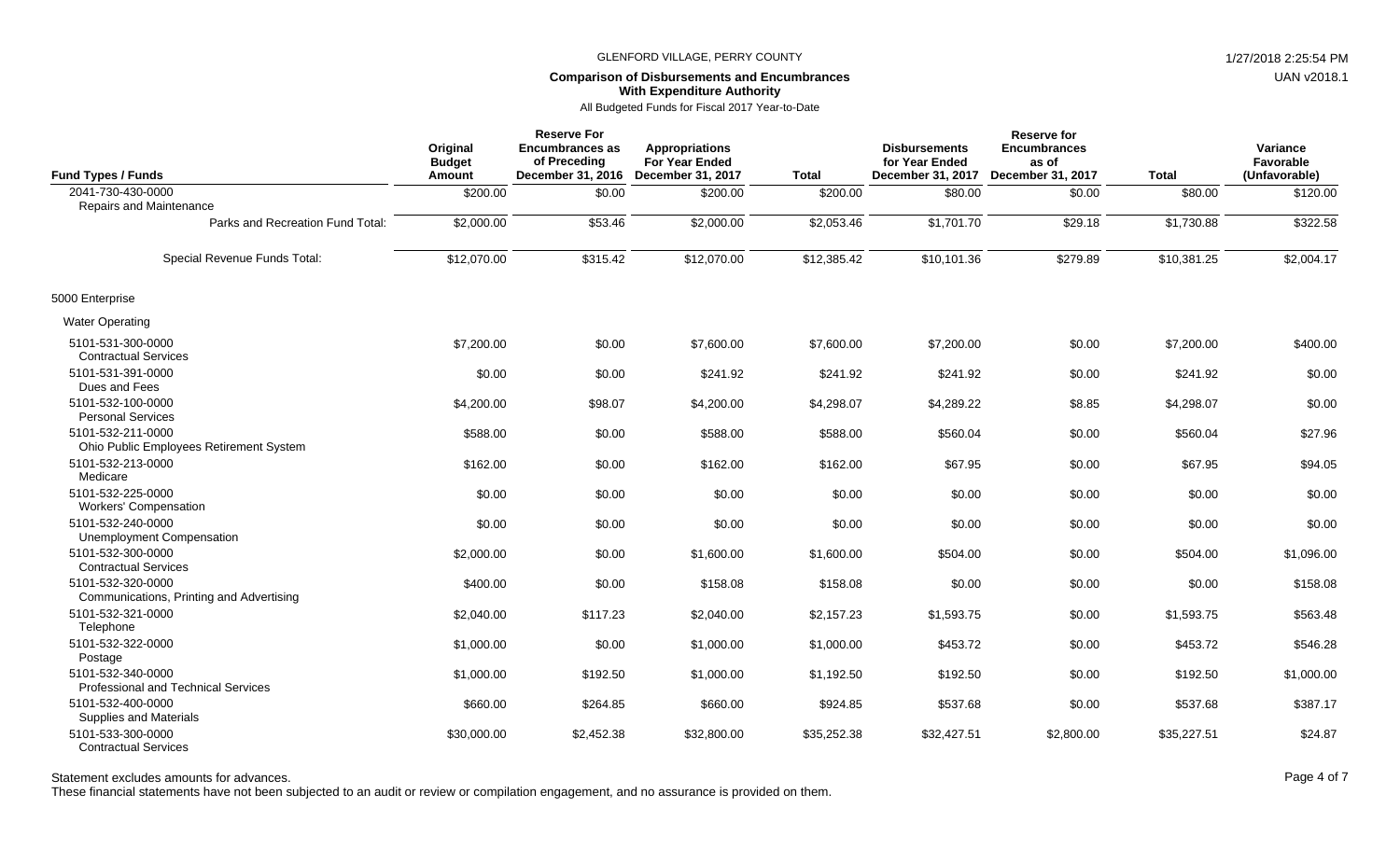### **Comparison of Disbursements and Encumbrances With Expenditure Authority**

All Budgeted Funds for Fiscal 2017 Year-to-Date

|                                                            | Original<br><b>Budget</b> | <b>Reserve For</b><br><b>Encumbrances as</b><br>of Preceding | Appropriations<br><b>For Year Ended</b> |              | <b>Disbursements</b><br>for Year Ended | <b>Reserve for</b><br><b>Encumbrances</b><br>as of |              | Variance<br>Favorable |
|------------------------------------------------------------|---------------------------|--------------------------------------------------------------|-----------------------------------------|--------------|----------------------------------------|----------------------------------------------------|--------------|-----------------------|
| <b>Fund Types / Funds</b>                                  | Amount                    |                                                              | December 31, 2016 December 31, 2017     | <b>Total</b> | December 31, 2017                      | December 31, 2017                                  | <b>Total</b> | (Unfavorable)         |
| 5101-534-300-0000                                          | \$800.00                  | \$19.45                                                      | \$800.00                                | \$819.45     | \$729.15                               | \$20.42                                            | \$749.57     | \$69.88               |
| <b>Contractual Services</b>                                |                           |                                                              |                                         |              |                                        |                                                    |              |                       |
| 5101-535-300-0000<br><b>Contractual Services</b>           | \$10,000.00               | \$0.00                                                       | \$7,200.00                              | \$7,200.00   | \$2,250.00                             | \$0.00                                             | \$2,250.00   | \$4,950.00            |
| 5101-535-311-0000<br>Electricity                           | \$3,600.00                | \$326.71                                                     | \$3,600.00                              | \$3,926.71   | \$2,433.30                             | \$200.52                                           | \$2,633.82   | \$1,292.89            |
| 5101-535-400-0000<br>Supplies and Materials                | \$5,000.00                | \$1,100.00                                                   | \$5,000.00                              | \$6,100.00   | \$2,855.12                             | \$0.00                                             | \$2,855.12   | \$3,244.88            |
| 5101-535-430-0000<br>Repairs and Maintenance               | \$1,400.00                | \$0.00                                                       | \$500.00                                | \$500.00     | \$0.00                                 | \$0.00                                             | \$0.00       | \$500.00              |
| 5101-539-351-0000<br>Insurance and Bonding                 | \$900.00                  | \$0.00                                                       | \$1,098.00                              | \$1,098.00   | \$1,098.00                             | \$0.00                                             | \$1,098.00   | \$0.00                |
| 5101-539-400-0000<br><b>Supplies and Materials</b>         | \$0.00                    | \$0.00                                                       | \$0.00                                  | \$0.00       | \$0.00                                 | \$0.00                                             | \$0.00       | \$0.00                |
| 5101-539-430-0000<br>Repairs and Maintenance               | \$14,100.00               | \$0.00                                                       | \$15,000.00                             | \$15,000.00  | \$13,725.00                            | \$0.00                                             | \$13,725.00  | \$1,275.00            |
| 5101-745-341-0000<br>Accounting and Legal Fees             | \$2,000.00                | \$0.00                                                       | \$1,802.00                              | \$1,802.00   | \$650.00                               | \$0.00                                             | \$650.00     | \$1,152.00            |
| 5101-800-590-0000<br>Other - Capital Outlay                | \$5,000.00                | \$0.00                                                       | \$5,000.00                              | \$5,000.00   | \$0.00                                 | \$0.00                                             | \$0.00       | \$5,000.00            |
| 5101-850-710-0000<br>Principal                             | \$9,500.00                | \$0.00                                                       | \$9,500.00                              | \$9,500.00   | \$9,493.47                             | \$0.00                                             | \$9,493.47   | \$6.53                |
| 5101-850-720-0000<br>Interest                              | \$500.00                  | \$0.00                                                       | \$500.00                                | \$500.00     | \$359.73                               | \$0.00                                             | \$359.73     | \$140.27              |
| Water Operating Fund Total:                                | \$102,050.00              | \$4,571.19                                                   | \$102,050.00                            | \$106,621.19 | \$81,662.06                            | \$3,029.79                                         | \$84,691.85  | \$21,929.34           |
| Sewer Operating                                            |                           |                                                              |                                         |              |                                        |                                                    |              |                       |
| 5201-541-300-0000<br><b>Contractual Services</b>           | \$12,000.00               | \$0.00                                                       | \$12,000.00                             | \$12,000.00  | \$12,000.00                            | \$0.00                                             | \$12,000.00  | \$0.00                |
| 5201-541-392-0000<br><b>Buildings and Other Structures</b> | \$0.00                    | \$0.00                                                       | \$0.00                                  | \$0.00       | \$0.00                                 | \$0.00                                             | \$0.00       | \$0.00                |
| 5201-541-400-0000<br><b>Supplies and Materials</b>         | \$0.00                    | \$0.00                                                       | \$0.00                                  | \$0.00       | \$0.00                                 | \$0.00                                             | \$0.00       | \$0.00                |
| 5201-541-430-0000<br>Repairs and Maintenance               | \$0.00                    | \$0.00                                                       | \$0.00                                  | \$0.00       | \$0.00                                 | \$0.00                                             | \$0.00       | \$0.00                |
| 5201-542-100-0000<br><b>Personal Services</b>              | \$4,200.00                | \$98.07                                                      | \$4,200.00                              | \$4,298.07   | \$4,289.22                             | \$8.85                                             | \$4,298.07   | \$0.00                |

Statement excludes amounts for advances. The state of the state of the state of the state of the state of the state of the state of the state of the Page 5 of 7

These financial statements have not been subjected to an audit or review or compilation engagement, and no assurance is provided on them.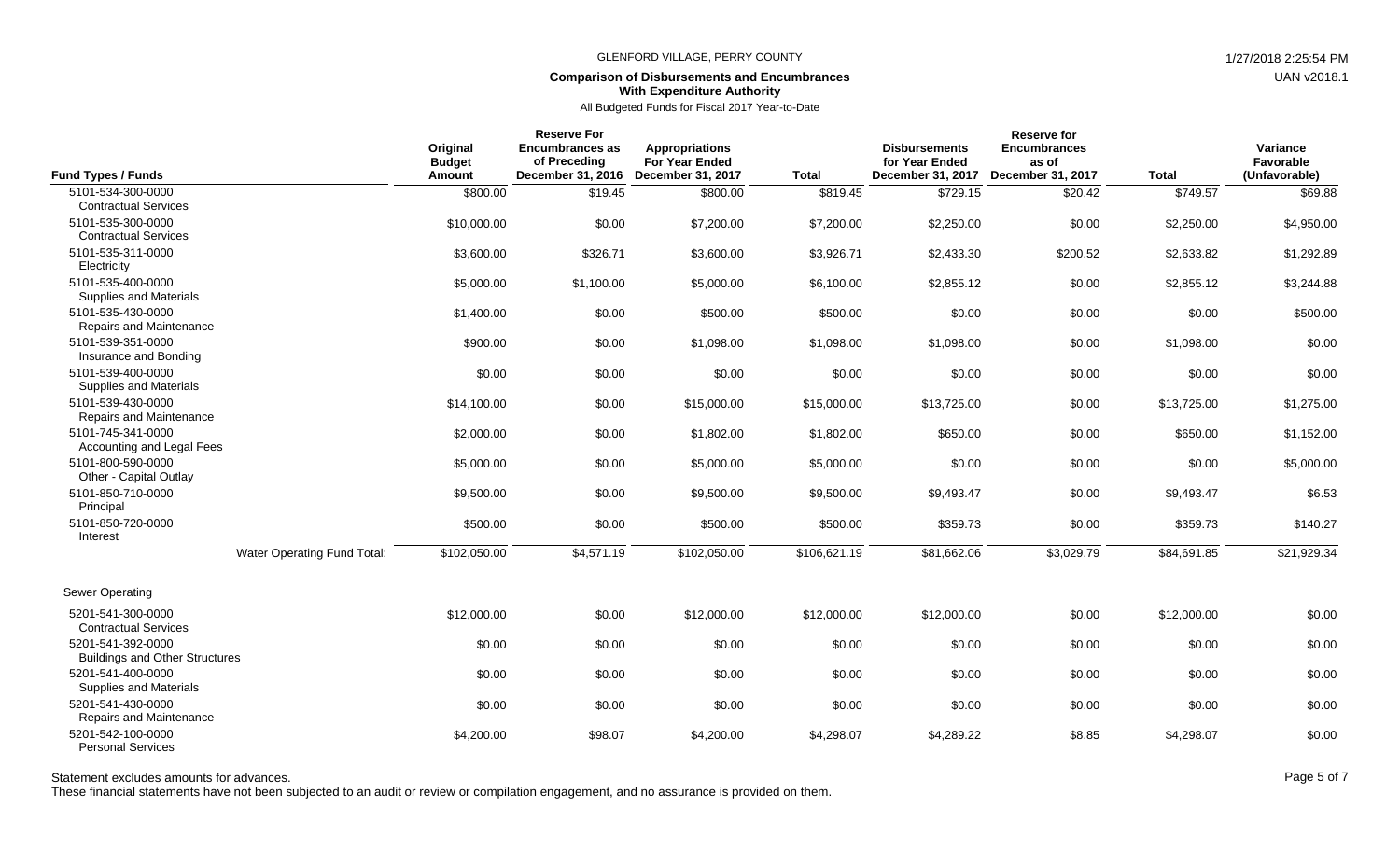### **Comparison of Disbursements and Encumbrances With Expenditure Authority**

## All Budgeted Funds for Fiscal 2017 Year-to-Date

| <b>Fund Types / Funds</b>                                     | Original<br><b>Budget</b><br>Amount | <b>Reserve For</b><br><b>Encumbrances as</b><br>of Preceding | Appropriations<br><b>For Year Ended</b><br>December 31, 2016 December 31, 2017 | <b>Total</b> | <b>Disbursements</b><br>for Year Ended<br>December 31, 2017 December 31, 2017 | <b>Reserve for</b><br><b>Encumbrances</b><br>as of | <b>Total</b> | Variance<br>Favorable<br>(Unfavorable) |
|---------------------------------------------------------------|-------------------------------------|--------------------------------------------------------------|--------------------------------------------------------------------------------|--------------|-------------------------------------------------------------------------------|----------------------------------------------------|--------------|----------------------------------------|
| 5201-542-211-0000                                             | \$588.00                            | \$0.00                                                       | \$588.00                                                                       | \$588.00     | \$560.04                                                                      | \$0.00                                             | \$560.04     | \$27.96                                |
| Ohio Public Employees Retirement System                       |                                     |                                                              |                                                                                |              |                                                                               |                                                    |              |                                        |
| 5201-542-213-0000<br>Medicare                                 | \$162.00                            | \$0.00                                                       | \$162.00                                                                       | \$162.00     | \$67.95                                                                       | \$0.00                                             | \$67.95      | \$94.05                                |
| 5201-542-225-0000<br><b>Workers' Compensation</b>             | \$0.00                              | \$0.00                                                       | \$0.00                                                                         | \$0.00       | \$0.00                                                                        | \$0.00                                             | \$0.00       | \$0.00                                 |
| 5201-542-240-0000<br>Unemployment Compensation                | \$0.00                              | \$0.00                                                       | \$0.00                                                                         | \$0.00       | \$0.00                                                                        | \$0.00                                             | \$0.00       | \$0.00                                 |
| 5201-542-252-0000<br><b>Travel and Transportation</b>         | \$0.00                              | \$0.00                                                       | \$0.00                                                                         | \$0.00       | \$0.00                                                                        | \$0.00                                             | \$0.00       | \$0.00                                 |
| 5201-542-300-0000<br><b>Contractual Services</b>              | \$0.00                              | \$0.00                                                       | \$0.00                                                                         | \$0.00       | \$0.00                                                                        | \$0.00                                             | \$0.00       | \$0.00                                 |
| 5201-542-321-0000<br>Telephone                                | \$2,400.00                          | \$108.62                                                     | \$2,961.52                                                                     | \$3,070.14   | \$2,877.52                                                                    | \$34.74                                            | \$2,912.26   | \$157.88                               |
| 5201-542-322-0000<br>Postage                                  | \$500.00                            | \$0.00                                                       | \$404.54                                                                       | \$404.54     | \$404.54                                                                      | \$0.00                                             | \$404.54     | \$0.00                                 |
| 5201-542-350-0000<br>Insurance and Bonding Services           | \$0.00                              | \$0.00                                                       | \$0.00                                                                         | \$0.00       | \$0.00                                                                        | \$0.00                                             | \$0.00       | \$0.00                                 |
| 5201-542-391-0000<br>Dues and Fees                            | \$100.00                            | \$0.00                                                       | \$200.00                                                                       | \$200.00     | \$200.00                                                                      | \$0.00                                             | \$200.00     | \$0.00                                 |
| 5201-542-400-0000<br>Supplies and Materials                   | \$0.00                              | \$0.00                                                       | \$133.94                                                                       | \$133.94     | \$133.94                                                                      | \$0.00                                             | \$133.94     | \$0.00                                 |
| 5201-543-300-0000<br><b>Contractual Services</b>              | \$2,200.00                          | \$175.90                                                     | \$2,100.00                                                                     | \$2,275.90   | \$2,269.00                                                                    | \$0.00                                             | \$2,269.00   | \$6.90                                 |
| 5201-543-311-0000<br>Electricity                              | \$11,000.00                         | \$1,199.79                                                   | \$10,600.00                                                                    | \$11,799.79  | \$9,482.00                                                                    | \$442.77                                           | \$9,924.77   | \$1,875.02                             |
| 5201-543-320-0000<br>Communications, Printing and Advertising | \$400.00                            | \$0.00                                                       | \$2.00                                                                         | \$2.00       | \$0.00                                                                        | \$0.00                                             | \$0.00       | \$2.00                                 |
| 5201-543-340-0000<br>Professional and Technical Services      | \$0.00                              | \$0.00                                                       | \$0.00                                                                         | \$0.00       | \$0.00                                                                        | \$0.00                                             | \$0.00       | \$0.00                                 |
| 5201-543-350-0000<br>Insurance and Bonding Services           | \$900.00                            | \$0.00                                                       | \$1,098.00                                                                     | \$1,098.00   | \$1,098.00                                                                    | \$0.00                                             | \$1,098.00   | \$0.00                                 |
| 5201-543-390-0000<br><b>Other Contractual Services</b>        | \$0.00                              | \$0.00                                                       | \$0.00                                                                         | \$0.00       | \$0.00                                                                        | \$0.00                                             | \$0.00       | \$0.00                                 |
| 5201-543-400-0000<br>Supplies and Materials                   | \$0.00                              | \$0.00                                                       | \$0.00                                                                         | \$0.00       | \$0.00                                                                        | \$0.00                                             | \$0.00       | \$0.00                                 |
| 5201-543-430-0000<br>Repairs and Maintenance                  | \$0.00                              | \$0.00                                                       | \$0.00                                                                         | \$0.00       | \$0.00                                                                        | \$0.00                                             | \$0.00       | \$0.00                                 |

Statement excludes amounts for advances. The state of the state of the state of the state of the state of the state of the state of the Page 6 of 7

These financial statements have not been subjected to an audit or review or compilation engagement, and no assurance is provided on them.